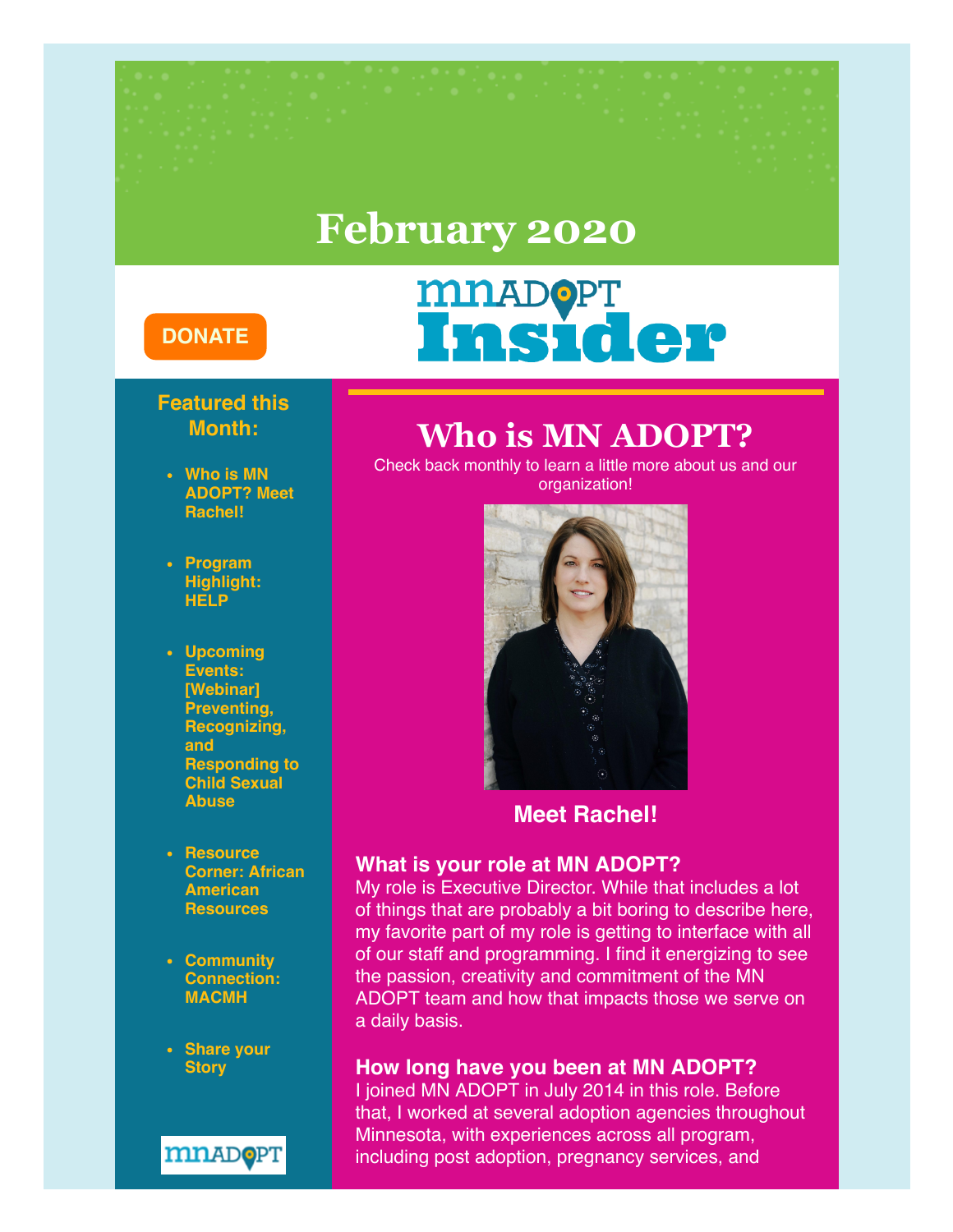adoption services. I really like being at an organization that is in a position to collaborate with so many great organizations and professionals that share similar goals.

### **What do you like to do for fun when you are not working?**

I'm a homebody, so I always enjoy a quiet evening at home with my husband and dogs. I also like sharing in my children's passions, which includes watching my daughter play college basketball and discussing current affairs with my son as he embarks on his career in politics. Some of my favorite hobbies are reading, hiking, genealogy research and traveling.

# **Program Highlight**

# **A closer look into our HELP Program**



- Even though our name is MN ADOPT, did you know that the HELP Programs also supports foster, kinship, prospective adoptive families?
- Are you working with foster, adoptive, kinship, or pre-adopt families? We are here to support you too! The HELP Program answers calls from a wide range of community professionals.
- If you have adopted through an international or private infant adoption agency, the HELP Program is here to serve you too!
- Hey, if you have completed a phone intake, did you know that HELP Funds may be available to cover therapeutic expenses if you are utilizing the services of a HELP-vetted therapist?
- Education is power! Did you know that HELP Funds can help cover the cost of MN ADOPT trainings, including scholarships for our live webinars and inperson trainings as well as discounts for our extensive on-demand webinar library?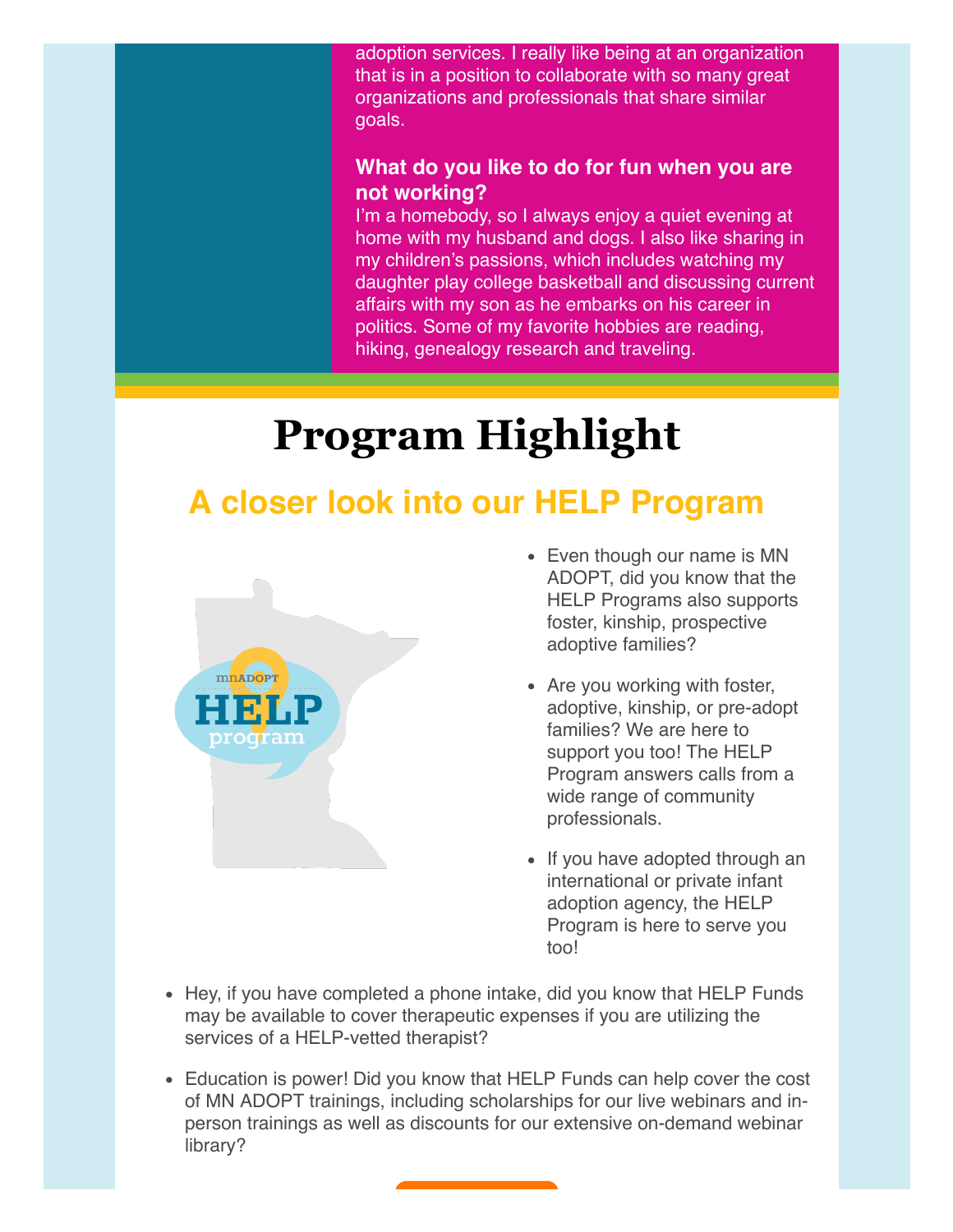

# **Featured Training**

### **[\[Webinar\] Preventing, Recognizing, and](https://education.mnadopt.org/v2/?c=event&id=1736) Responding to Child Sexual Abuse**

**It's estimated that 1 in 4 girls and 1 in 6 boys are sexually abused before the age of 18**. Child sexual abuse is a spectrum of behaviors that range from touching to non-touching. The good news is that most child sexual abuse can be prevented through proper education combined with a comprehensive set of prevention policies.



**Jenna Quinn** is the author of Pure In Heart, a TED speaker, and the namesake of Jenna's Law. Passed unanimously in Texas in 2009, Jenna's Law was the first child sexual abuse prevention education mandate in the U.S named after a survivor. It requires each school district to adopt and implement a prevention policy that educates students and teachers on how to recognize and report child sexual abuse. Now, over half the country has adopted legislation reflecting the principals of Jenna's Law education.

With a Masters Degree in Communications, she has reached international audiences, educating and sharing her inspiring story with legislatures, law-enforcement, abuseprevention groups, schools, communities of faith, nonprofit organizations, and the general public for fifteen years.

As a survivor who benefited from the services of the Children's Advocacy Center, Jenna has worked with over 100 Advocacy Centers across the country. Jenna is featured in the "It's Not Just Jenna" documentary film that depicts her story of hope and is shown to groups all across the country. Jenna is also the founder of Reveal To Heal International nonprofit and the National Spokesperson for Childhelp Speak Up Be Safe. She has participated in both local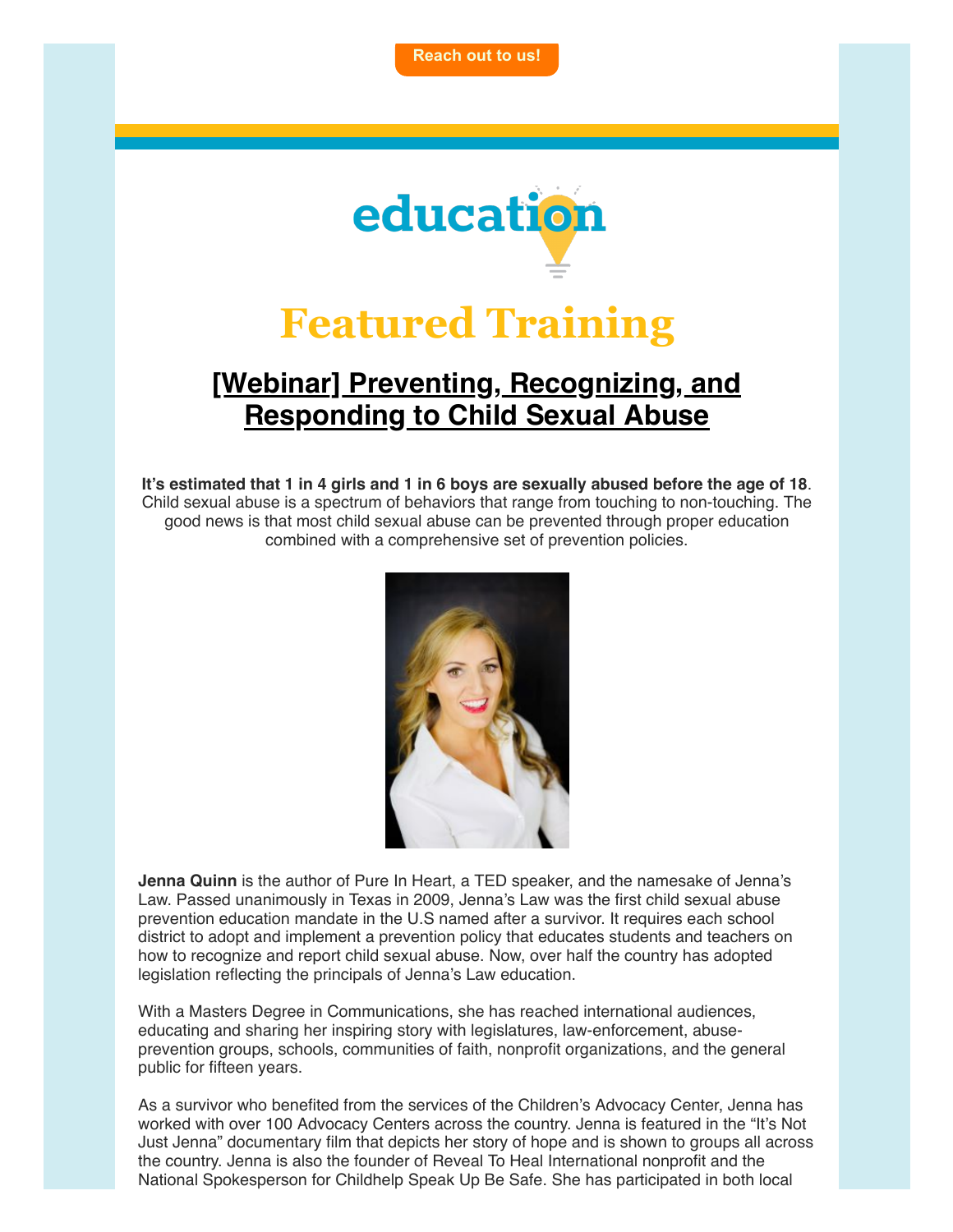and international radio, television, and news programs, dedicating the past 15 years of her life to preventing child sexual abuse through education and legislation.

**[Register Here](https://education.mnadopt.org/v2/?c=event&id=1736)**

# **Resource Corner Resources for African American Families**

**(Click on the pictures)**

1 I



Mental Health App for African



Americans The Mo, You Can't Touch My Hair..."; Can You Spot a Microaggression?



Our voices. Our future.

The African American Leadership Forum (AALF) is comprised of over 1,500 African Americans who self-identify as Thought Leaders, Influencers, Builders, Ambassadors. Collaboratively, these leaders volunteer their time, talents and treasure to support our mission to build a just society that works well for everyone.



LION Community Enrichment Programs, Inc. is a nonprofit organization established to ensure individuals have the resources, competency, and awareness needed to contribute to a thriving, productive, and nurturing community for all people.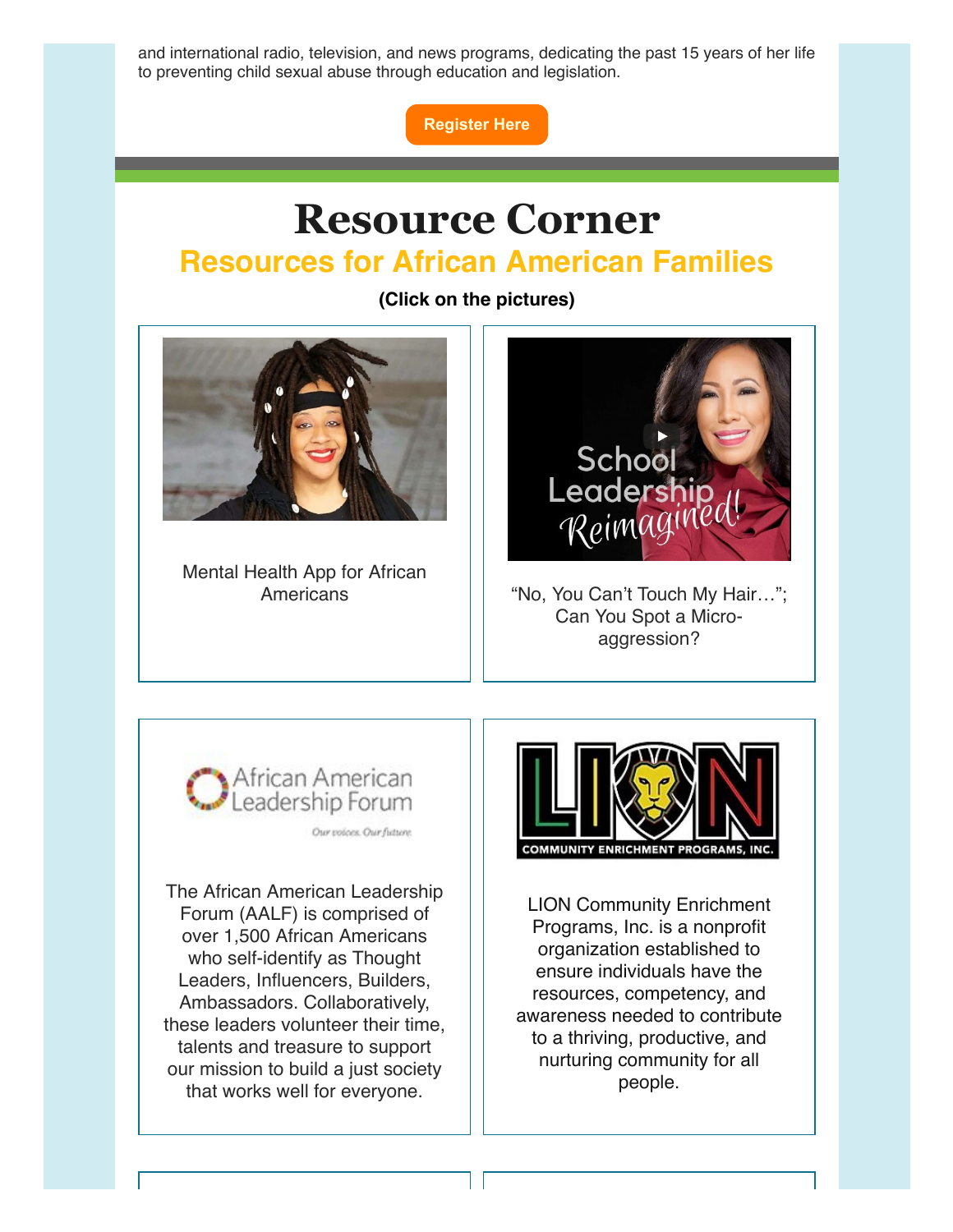

In this groundbreaking book, therapist Resmaa Menakem examines the damage caused by racism in America from the perspective of trauma and bodycentered psychology.



An Antiracist Reading List

Ibram X. Kendi on books to help America transcend its racist heritage.

## **Community Connections**

**MINNESOTA ASSOCIATION FOR** children's **P.** mental We'd like to highlight the Minnesota Association for Children's Mental Health (MACMH) this month!

MACMH's mission is to promote positive mental health for all infants, children, adolescents & their families.

Please click the button below to learn more about MACMH's goals and what they have to offer!

**[Visit their website](https://macmh.org/)**

### **Check out their Annual Conference: Child & Adolescent Mental Health Conference**

Join MACMH on April 26-28 for their 24th Annual Child & Adolescent Mental Health Conference.

The conference is designed for people who care for or work with children and youth. The conference offers professionals & families to: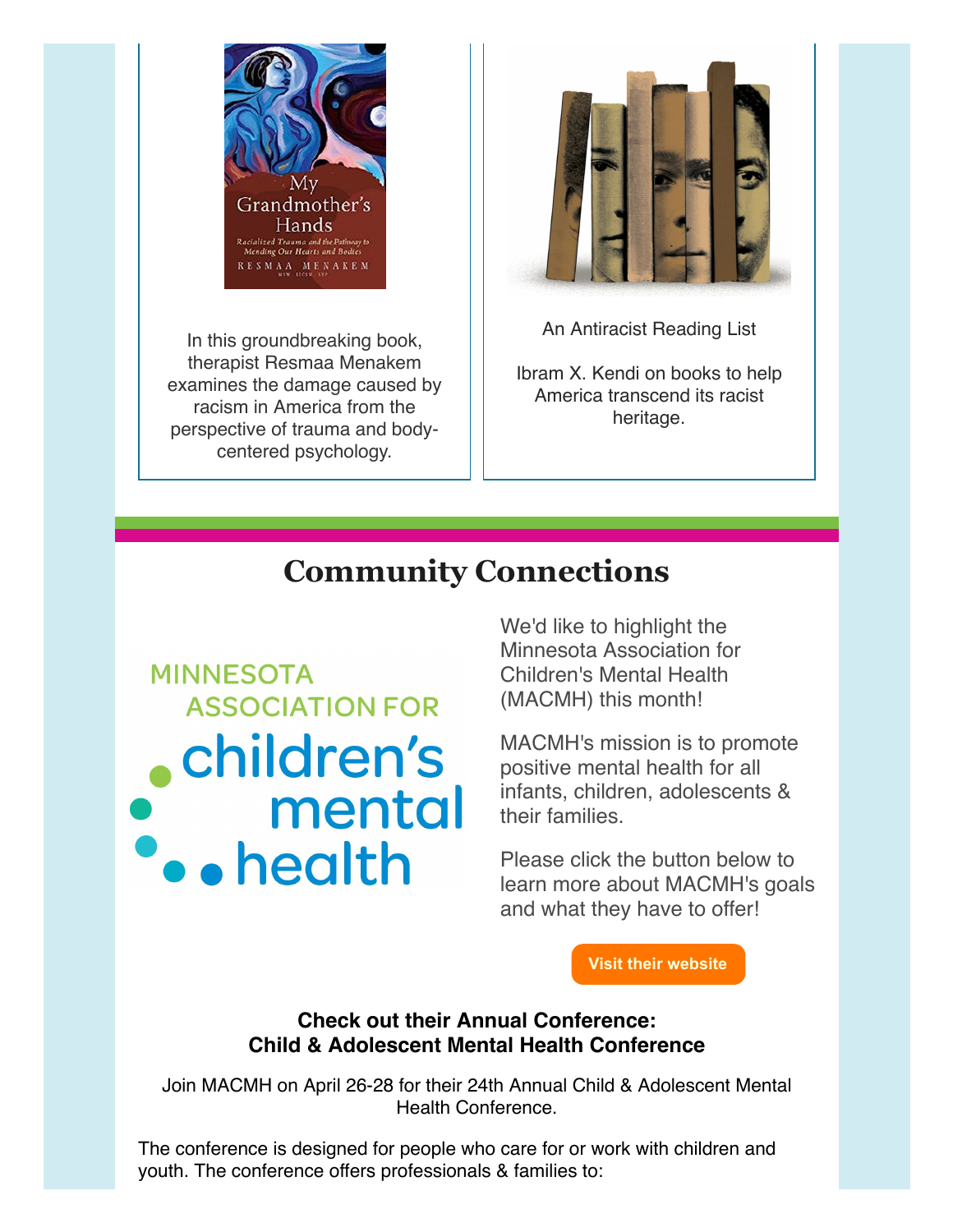\*Improve policy & enhance practices for children (birth to 21) who have or are at risk for mental health disorders

\*Acquire skills and strategies that will improve outcomes for children with mental health needs

\*Gain knowledge of best practices and the latest research in children's mental health and related field

\*Enrich understanding of different perspectives and common goals in support of all children

**[Registration is open](https://macmh.org/event-page/annual-child-adolescent-mental-health-conference/2020-conference-information/)**



# **SHARE YOUR STORY**

Telling your story is a powerful way to help others understand the importance of adopting from foster care and the needs of adoptive families.

We are very much interested in hearing from those who have the following experiences:

**\***Families who have adopted from foster care

**\***Individuals adopted from foster care

**\***Individuals who have experienced foster care without being adopted **\***Individuals or families who have benefited from the MN ADOPT HELP Program

**\***Individuals or families who have benefited from educational opportunities offered by MN ADOPT.

**[Your Story Matters](https://www.mnadopt.org/get-involved/tell-your-story/)**